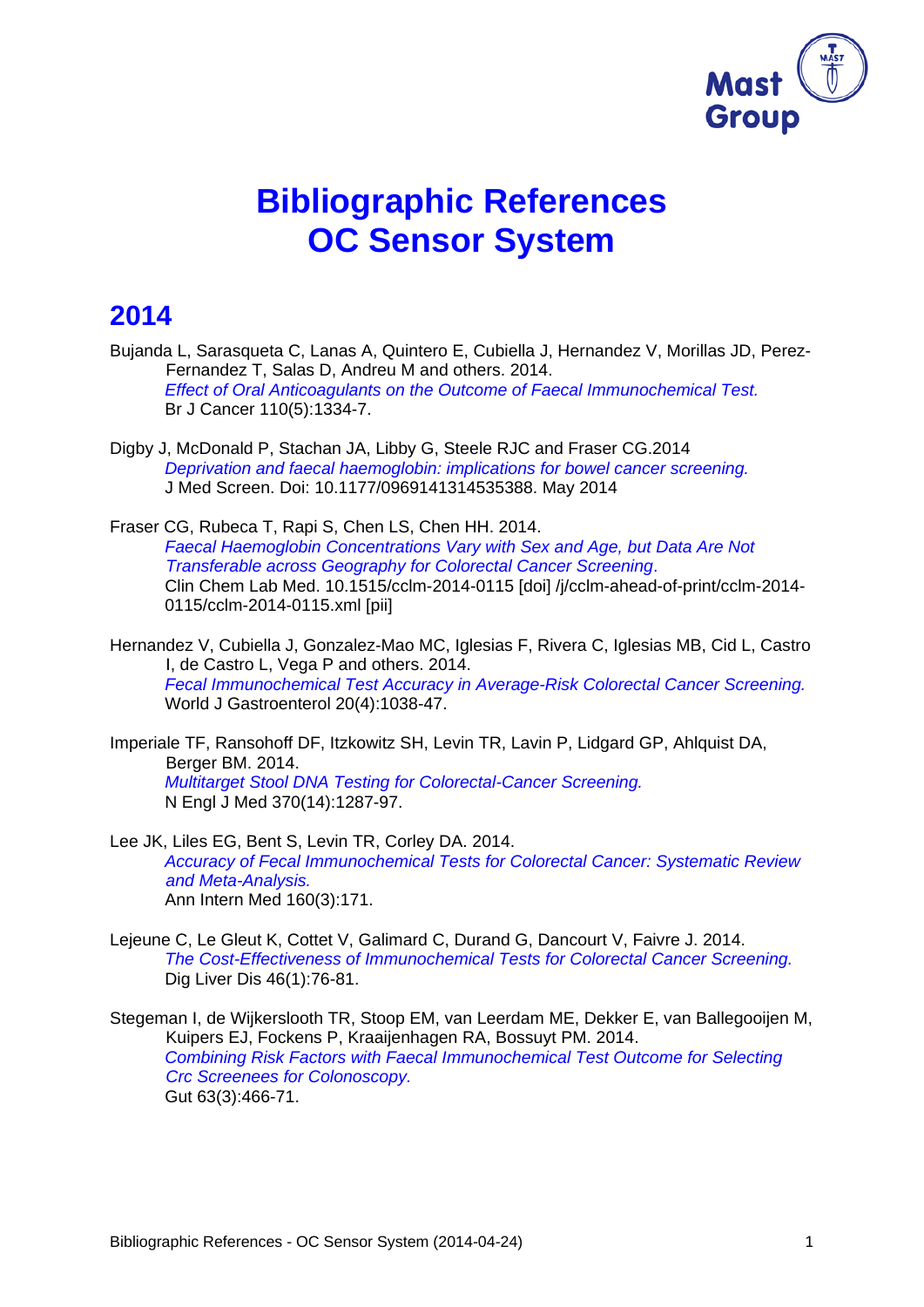

Zubero MB, Arana-Arri E, Pijoan JI, Portillo I, Idigoras I, Lopez-Urrutia A, Samper A, Uranga B, Rodriguez C, Bujanda L. 2014. *Population-Based Colorectal Cancer Screening: Comparison of Two Fecal Occult Blood Test.*  Front Pharmacol 4:175.

# **2013**

Brenner H, Tao S. 2013.

*Superior Diagnostic Performance of Faecal Immunochemical Tests for Haemoglobin in a Head-to-Head Comparison with Guaiac Based Faecal Occult Blood Test among 2235 Participants of Screening Colonoscopy.*  Eur J Cancer 49(14):3049-54.

Bujanda L, Lanas A, Quintero E, Castells A, Sarasqueta C, Cubiella J, Hernandez V, Morillas JD, Perez-Fernandez T, Salas D and others. 2013. *Effect of Aspirin and Antiplatelet Drugs on the Outcome of the Fecal Immunochemical Test.*  Mayo Clin Proc 88(7):683-9.

Chen LS, Yen AMF, Fraser CG, Chiu SYH, Fann JCY, Wang PE, Lin SC, Liao CS, Lee YC, Chiu HM and others. 2013. *Impact of Faecal Haemoglobin Concentration on Colorectal Cancer Mortality and All-Cause Death.*  BMJ Open 3(11).

- Chubak J, Bogart A, Fuller S, Laing SS, Green BB. 2013. *Uptake and Positive Predictive Value of Fecal Occult Blood Tests: A Randomized Controlled Trial.*  Prev Med 57(5):671-8.
- Digby J, Fraser CG, Carey FA, McDonald PJ, Strachan JA, Diament RH, Balsitis M, Steele RJ. 2013a. *Faecal Haemoglobin Concentration Is Related to Severity of Colorectal Neoplasia.*  J Clin Pathol 66(5):415-9.
- Digby J, McDonald PJ, Strachan JA, Libby G, Steele RJ, Fraser CG. 2013b. *Use of a Faecal Immunochemical Test Narrows Current Gaps in Uptake for Sex, Age and Deprivation in a Bowel Cancer Screening Programme.*  J Med Screen 20(2):80-5.
- Fujimura K, Kurita Y, Nishimura E, Yamaguchi J, Mori S, Satho H. 2013. *Comparison Study of Automated Immunochemical Fecal Occult Blood Test Analyzer Performance.*  The Journal of Clinical Laboratory Insturments and Reagents 36(5):679-685.
- Goede SL, van Roon AH, Reijerink JC, van Vuuren AJ, Lansdorp-Vogelaar I, Habbema JD, Kuipers EJ, van Leerdam ME, van Ballegooijen M. 2013. *Cost-Effectiveness of One Versus Two Sample Faecal Immunochemical Testing for Colorectal Cancer Screening.*  Gut 62(5):727-34.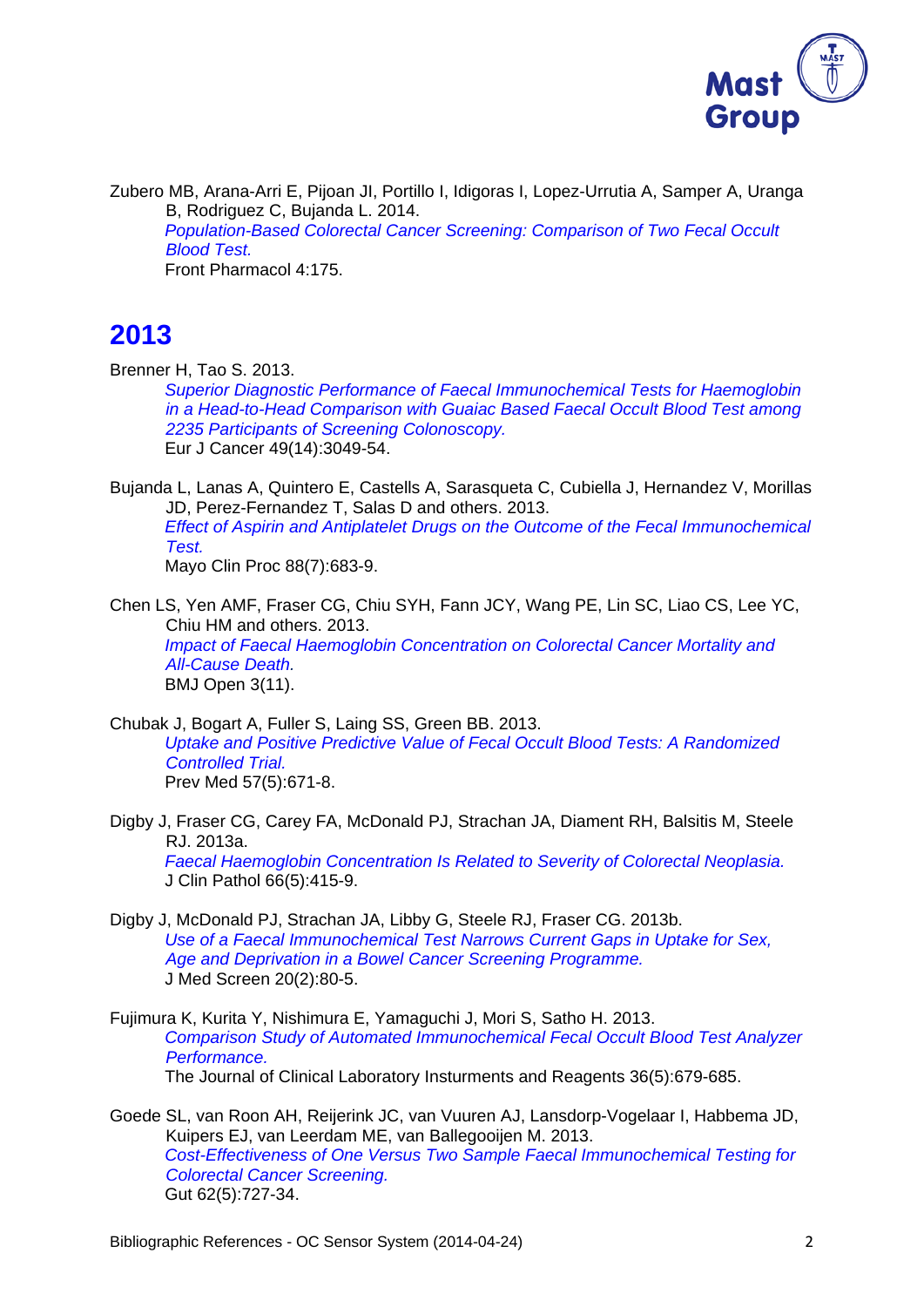

Guildford Medical Device Evaluation Centre 2013 *Evaluation of Quantitative Faecal Immunochemical Tests for Haemoglobin.*

- McDonald PJ, Digby J, Innes C, Strachan JA, Carey FA, Steele RJ, Fraser CG. 2013. *Low Faecal Haemoglobin Concentration Potentially Rules out Significant Colorectal Disease.*  Colorectal Dis 15(3):e151-9.
- Raginel T, Puvinel J, Ferrand O, Bouvier V, Levillain R, Ruiz A, Lantieri O, Launoy G, Guittet L. 2013. *A Population-Based Comparison of Immunochemical Fecal Occult Blood Tests for Colorectal Cancer Screening.*  Gastroenterology 144(5):918-25.
- Senore C, Ederle A, Benazzato L, Arrigoni A, Silvani M, Fantin A, Fracchia M, Armaroli P, Segnan N. 2013. *Offering People a Choice for Colorectal Cancer Screening.*  Gut 62(5):735-40.
- van Roon AH, Goede SL, van Ballegooijen M, van Vuuren AJ, Looman CW, Biermann K, Reijerink JC, Mannetje H, van der Togt AC, Habbema JD and others. 2013. *Random Comparison of Repeated Faecal Immunochemical Testing at Different Intervals for Population-Based Colorectal Cancer Screening.*  Gut 62(3):409-15.

# **2012**

- de Wijkerslooth TR, Stoop EM, Bossuyt PM, Meijer GA, van Ballegooijen M, van Roon AH, Stegeman I, Kraaijenhagen RA, Fockens P, van Leerdam ME and others. 2012. *Immunochemical Fecal Occult Blood Testing Is Equally Sensitive for Proximal and Distal Advanced Neoplasia.*  Am J Gastroenterol 107(10):1570-8.
- Denters MJ, Deutekom M, Bossuyt PM, Stroobants AK, Fockens P, Dekker E. 2012. *Lower Risk of Advanced Neoplasia among Patients with a Previous Negative Result from a Fecal Test for Colorectal Cancer.*  Gastroenterology 142(3):497-504.
- Faivre J, Dancourt V, Denis B, Dorval E, Piette C, Perrin P, Bidan JM, Jard C, Jung S, Levillain R and others. 2012a. *Comparison between a Guaiac and Three Immunochemical Faecal Occult Blood Tests in Screening for Colorectal Cancer.*  Eur J Cancer 48(16):2969-76.
- Faivre J, Dancourt V, Manfredi S, Denis B, Durand G, Gendre I, Bidan JM, Jard C, Levillain R, Jung S and others. 2012b. *Positivity Rates and Performances of Immunochemical Faecal Occult Blood Tests at Different Cut-Off Levels within a Colorectal Cancer Screening Programme.*  Dig Liver Dis 44(8):700-4.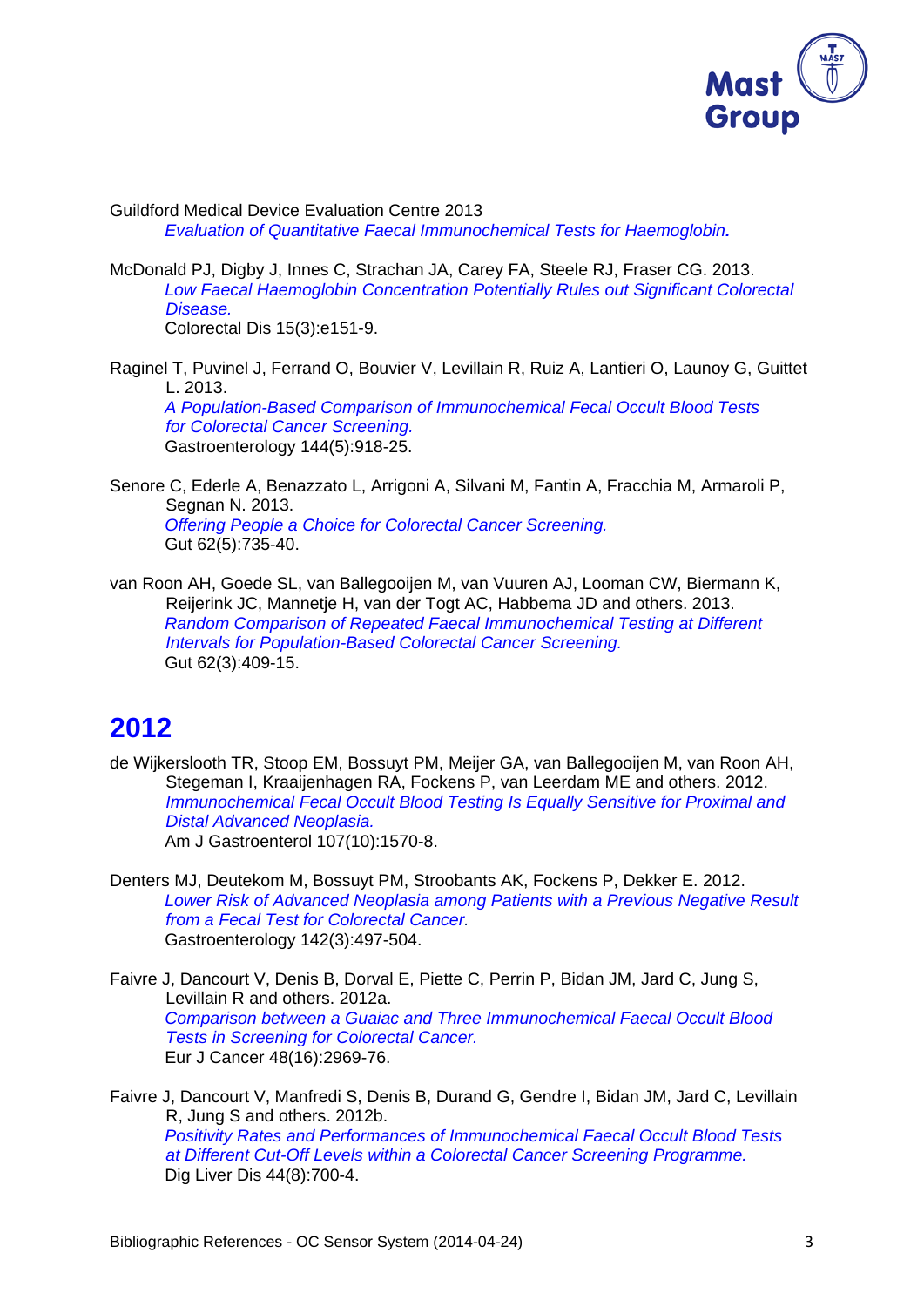

Hol L, Kuipers EJ, van Ballegooijen M, van Vuuren AJ, Reijerink JC, Habbema DJ, van Leerdam ME. 2012. *Uptake of Faecal Immunochemical Test Screening among Nonparticipants in a Flexible Sigmoidoscopy Screening Programme.* Int J Cancer 130(9):2096-102.

Kovarova JT, Zavoral M, Zima T, Zak A, Kocna P, Kohout P, Granatova J, Vanickova Z, Vranova J, Suchanek S and others. 2012. *Improvements in Colorectal Cancer Screening Programmes - Quantitative Immunochemical Faecal Occult Blood Testing - How to Set the Cut-Off for a Particular Population.*  Biomed Pap Med Fac Univ Palacky Olomouc Czech Repub 156(2):143-50.

- McDonald PJ, Strachan JA, Digby J, Steele RJ, Fraser CG. 2012. *Faecal Haemoglobin Concentrations by Gender and Age: Implications for Population-Based Screening for Colorectal Cancer.*  Clin Chem Lab Med 50(5):935-40.
- Quintero E, Castells A, Bujanda L, Cubiella J, Salas D, Lanas A, Andreu M, Carballo F, Morillas JD, Hernandez C and others. 2012. *Colonoscopy Versus Fecal Immunochemical Testing in Colorectal-Cancer Screening.* N Engl J Med 366(8):697-706.
- Rozen P, Liphshitz I, Barchana M. 2012. *Follow-up of Patients Undergoing Both Semiquantitated Immunochemical Fecal Occult Blood and Colonoscopy Examinations.*  Eur J Cancer Prev 21(3):247-53.
- Terhaar sive Droste JS, van Turenhout ST, Oort FA, van der Hulst RW, Steeman VA, Coblijn U, van der Eem L, Duijkers R, Bouman AA, Meijer GA and others. 2012. *Faecal Immunochemical Test Accuracy in Patients Referred for Surveillance Colonoscopy: A Multi-Centre Cohort Study.*  BMC Gastroenterol 12:94.
- van Roon AH, Hol L, van Vuuren AJ, Francke J, Ouwendijk M, Heijens A, Nagtzaam N, Reijerink JC, van der Togt AC, van Ballegooijen M and others. 2012. *Are Fecal Immunochemical Test Characteristics Influenced by Sample Return Time? A Population-Based Colorectal Cancer Screening Trial.*  Am J Gastroenterol 107(1):99-107.
- Van Roosbroeck S, Hoeck S, Van Hal G. 2012. Population-Based Screening for Colorectal *Cancer Using an Immunochemical Faecal Occult Blood Test: A Comparison of Two Invitation Strategies.* Cancer Epidemiol 36(5):e317-24.
- van Turenhout ST, van Rossum LG, Oort FA, Laheij RJ, van Rijn AF, Terhaar sive Droste JS, Fockens P, van der Hulst RW, Bouman AA, Jansen JB and others. 2012. *Similar Fecal Immunochemical Test Results in Screening and Referral Colorectal Cancer.*

World J Gastroenterol 18(38):5397-403.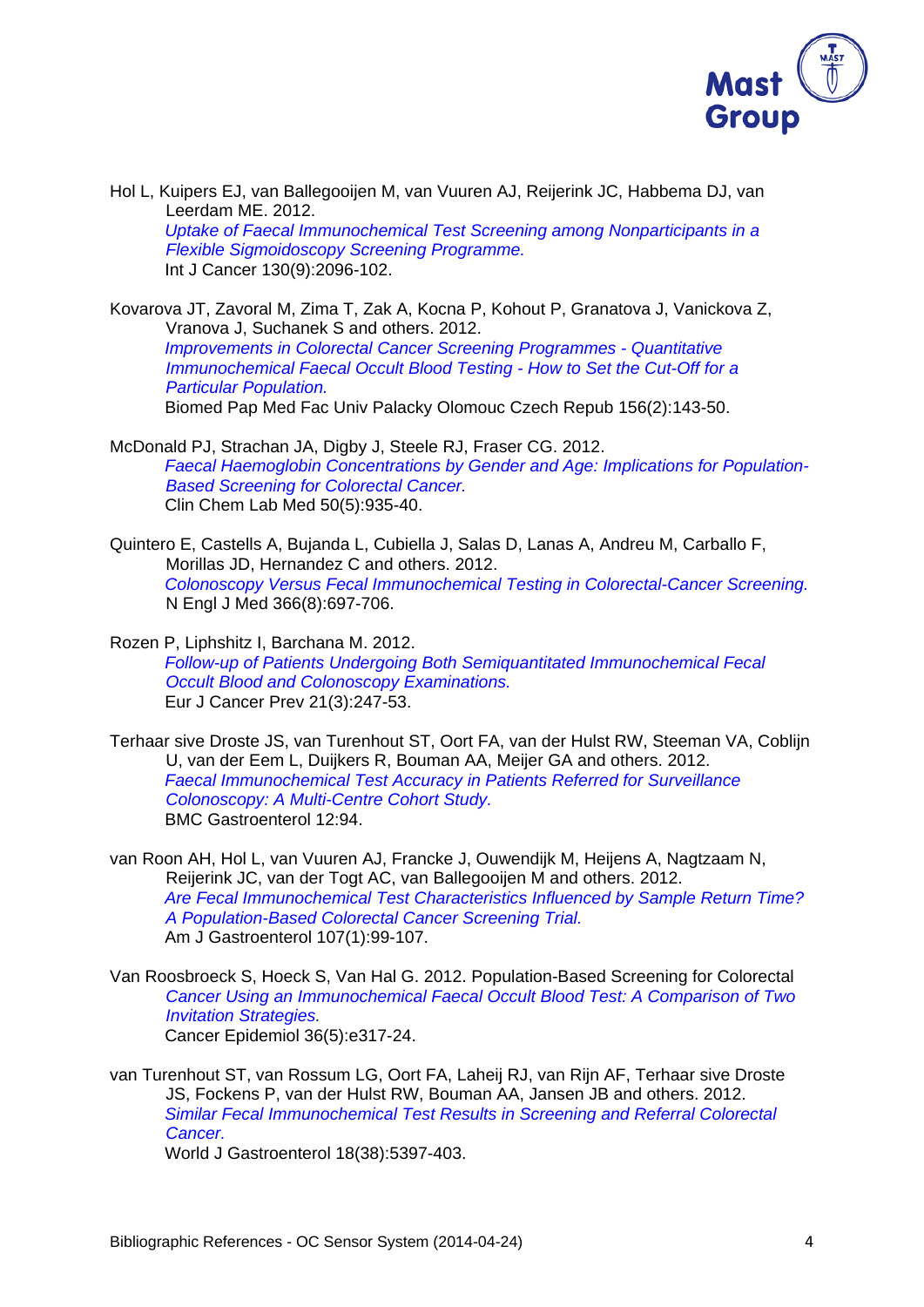

Zorzi M, Baracco S, Fedato C. 2012.

*Limited Effect of Summer Warming on the Sensitivity of Colorectal Cancer Screening.*  Gut 61(1):162; author reply 162.

## **2011**

Chen LS, Yen AM, Chiu SY, Liao CS, Chen HH. 2011. *Baseline Faecal Occult Blood Concentration as a Predictor of Incident Colorectal Neoplasia: Longitudinal Follow-up of a Taiwanese Population-Based Colorectal Cancer Screening Cohort.*  Lancet Oncol 12(6):551-8.

- Chiang TH, Lee YC, Tu CH, Chiu HM, Wu MS. 2011. *Performance of the Immunochemical Fecal Occult Blood Test in Predicting Lesions in the Lower Gastrointestinal Tract.*  CMAJ 183(13):1474-81.
- Guittet L, Bailly L, Bouvier V, Launoy G. 2011a. *Indirect Comparison of Two Quantitative Immunochemical Faecal Occult Blood Tests in a Population with Average Colorectal Cancer Risk.*  J Med Screen 18(2):76-81.
- Guittet L, Guillaume E, Bouvier V, Launoy G. 2011b. *Seasonal Variations of Immunochemical and Gaiac Faecal Occult Blood Tests.*  Gut 60(3):423-4; author reply 424.
- Guittet L, Guillaume E, Levillain R, Beley P, Tichet J, Lantieri O, Launoy G. 2011c. *Analytical Comparison of Three Quantitative Immunochemical Fecal Occult Blood Tests for Colorectal Cancer Screening.*  Cancer Epidemiol Biomarkers Prev 20(7):1492-501
- Lee CS, O'Gorman P, Walsh P, Qasim A, McNamara D, O'Morain CA, Boran GP. 2011. **Immunochemical Faecal Occult Blood Tests Have Superior Stability and Analytical** *Performance Characteristics over Guaiac-Based Tests in a Controlled in Vitro Study.* J Clin Pathol 64(6):524-8.
- Oort FA, van Turenhout ST, Coupe VM, van der Hulst RW, Wesdorp EI, Terhaar sive Droste JS, Larbi IB, Kanis SL, van Hengel E, Bouman AA and others. 2011. *Double Sampling of a Faecal Immunochemical Test Is Not Superior to Single Sampling for Detection of Colorectal Neoplasia: A Colonoscopy Controlled Prospective Cohort Study.*  BMC Cancer 11:434.
- Sobhani I, Alzahouri K, Ghout I, Charles DJ, Durand-Zaleski I. 2011. *Cost-Effectiveness of Mass Screening for Colorectal Cancer: Choice of Fecal Occult Blood Test and Screening Strategy.*  Dis Colon Rectum 54(7):876-86.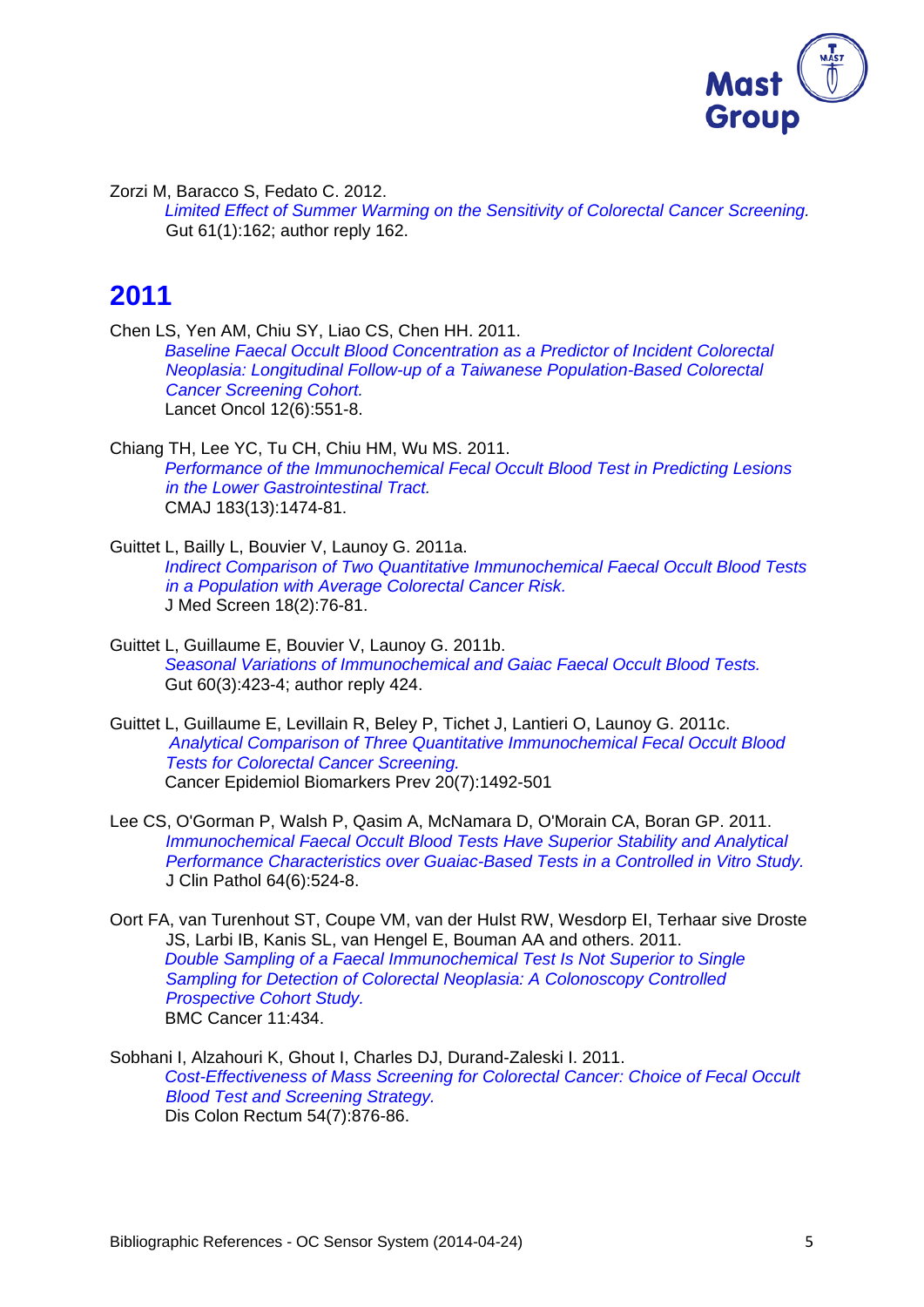

Terhaar sive Droste JS, Oort FA, van der Hulst RW, van Heukelem HA, Loffeld RJ, van Turenhout ST, Ben Larbi I, Kanis SL, Neerincx M, Rakers M and others. 2011. *Higher Fecal Immunochemical Test Cutoff Levels: Lower Positivity Rates but Still Acceptable Detection Rates for Early-Stage Colorectal Cancers.*  Cancer Epidemiol Biomarkers Prev 20(2):272-80.

Van Hal G, Hoeck S, Van Roosbroeck S. 2011. *Screening for Colorectal Cancer: Sense and Sensibilities.*  Eur J Cancer 47 Suppl 3:S156-63.

van Roon AH, Wilschut JA, Hol L, van Ballegooijen M, Reijerink JC, t Mannetje H, Kranenburg LJ, Biermann K, van Vuuren AJ, Francke J and others. 2011. *Diagnostic Yield Improves with Collection of 2 Samples in Fecal Immunochemical Test Screening without Affecting Attendance.*  Clin Gastroenterol Hepatol 9(4):333-9.

van Rossum LG, van Rijn AF, Verbeek AL, van Oijen MG, Laheij RJ, Fockens P, Jansen JB, Adang EM, Dekker E. 2011. *Colorectal Cancer Screening Comparing No Screening, Immunochemical and Guaiac Fecal Occult Blood Tests: A Cost-Effectiveness Analysis.*  Int J Cancer 128(8):1908-17.

Wilschut JA, Habbema JD, van Leerdam ME, Hol L, Lansdorp-Vogelaar I, Kuipers EJ, van Ballegooijen M. 2011a. *Fecal Occult Blood Testing When Colonoscopy Capacity Is Limited.*  J Natl Cancer Inst 103(23):1741-51.

Wilschut JA, Hol L, Dekker E, Jansen JB, Van Leerdam ME, Lansdorp-Vogelaar I, Kuipers EJ, Habbema JD, Van Ballegooijen M. 2011b. *Cost-Effectiveness Analysis of a Quantitative Immunochemical Test for Colorectal Cancer Screening.*  Gastroenterology 141(5):1648-55 e1.

Zorzi M, Fedato C, Grazzini G, Stocco FC, Banovich F, Bortoli A, Cazzola L, Montaguti A, Moretto T, Zappa M and others. 2011. *High Sensitivity of Five Colorectal Screening Programmes with Faecal Immunochemical Test in the Veneto Region, Italy.*  Gut 60(7):944-9.

#### **2010**

Deutekom M, van Rossum LG, van Rijn AF, Laheij RJ, Fockens P, Bossuyt PM, Dekker E, Jansen JB. 2010.

*Comparison of Guaiac and Immunological Fecal Occult Blood Tests in Colorectal Cancer Screening: The Patient Perspective.*  Scand J Gastroenterol 45(11):1345-9.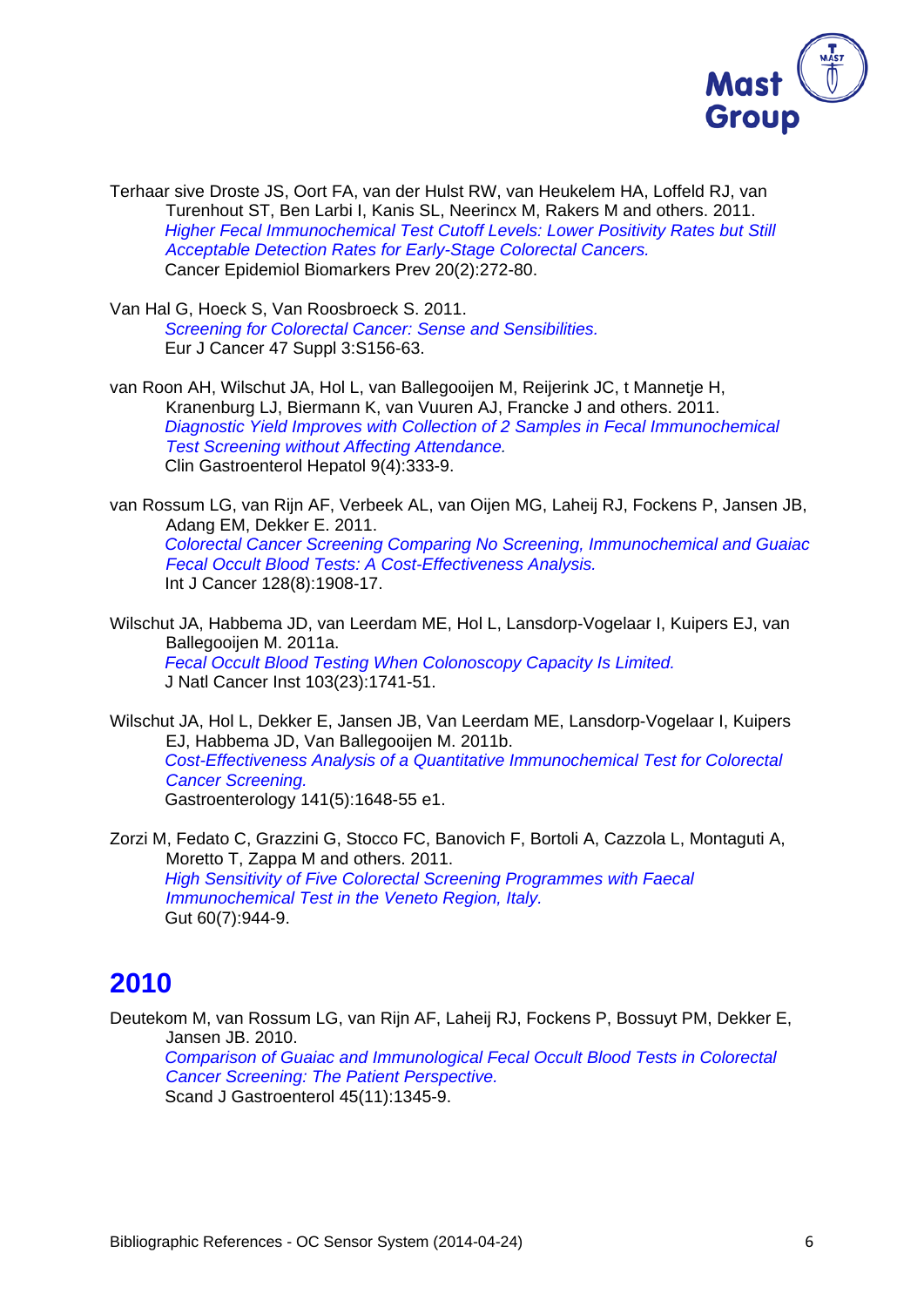

Grazzini G, Ventura L, Zappa M, Ciatto S, Confortini M, Rapi S, Rubeca T, Visioli CB, Halloran SP. 2010. *Influence of Seasonal Variations in Ambient Temperatures on Performance of Immunochemical Faecal Occult Blood Test for Colorectal Cancer Screening: Observational Study from the Florence District.*  Gut 59(11):1511-5.

Hazazi R, Rozen P, Leshno M, Levi Z, Samuel Z, Waked A, Vilkin A, Maoz E, Birkenfeld S, Niv Y. 2010. *Can Patients at High Risk for Significant Colorectal Neoplasms and Having Normal Quantitative Faecal Occult Blood Test Postpone Elective Colonoscopy?*  Aliment Pharmacol Ther 31(4):523-33.

- Hoffman RM, Steel S, Yee EF, Massie L, Schrader RM, Murata GH. 2010. *Colorectal Cancer Screening Adherence Is Higher with Fecal Immunochemical Tests Than Guaiac-Based Fecal Occult Blood Tests: A Randomized, Controlled Trial.*  Prev Med 50(5-6):297-9.
- Hol L, de Jonge V, van Leerdam ME, van Ballegooijen M, Looman CW, van Vuuren AJ, Reijerink JC, Habbema JD, Essink-Bot ML, Kuipers EJ. 2010a. *Screening for Colorectal Cancer: Comparison of Perceived Test Burden of Guaiac-Based Faecal Occult Blood Test, Faecal Immunochemical Test and Flexible Sigmoidoscopy.*  Eur J Cancer 46(11):2059-66.
- Hol L, van Leerdam ME, van Ballegooijen M, van Vuuren AJ, van Dekken H, Reijerink JC, van der Togt AC, Habbema JD, Kuipers EJ. 2010b. *Screening for Colorectal Cancer: Randomised Trial Comparing Guaiac-Based and Immunochemical Faecal Occult Blood Testing and Flexible Sigmoidoscopy.*  Gut 59(1):62-8.
- Liedenbaum MH, de Vries AH, van Rijn AF, Dekker HM, Willemssen F, van Leerdam ME, van Marrewijk CJ, Fockens P, Bipat S, Bossuyt PMM and others. 2010. *Ct Colonography with Limited Bowel Preparation for the Detection of Colorectal Neoplasia in an Fobt Positive Screening Population.*  Abdom Imaging 35(6):661-8.
- Oort FA, Terhaar Sive Droste JS, Van Der Hulst RW, Van Heukelem HA, Loffeld RJ, Wesdorp IC, Van Wanrooij RL, De Baaij L, Mutsaers ER, van der Reijt S and others. 2010. *Colonoscopy-Controlled Intra-Individual Comparisons to Screen Relevant Neoplasia:*

*Faecal Immunochemical Test Vs. Guaiac-Based Faecal Occult Blood Test.*  Aliment Pharmacol Ther 31(3):432-9.

Park DI, Ryu S, Kim YH, Lee SH, Lee CK, Eun CS, Han DS. 2010. *Comparison of Guaiac-Based and Quantitative Immunochemical Fecal Occult Blood Testing in a Population at Average Risk Undergoing Colorectal Cancer Screening*. Am J Gastroenterol 105(9):2017-25.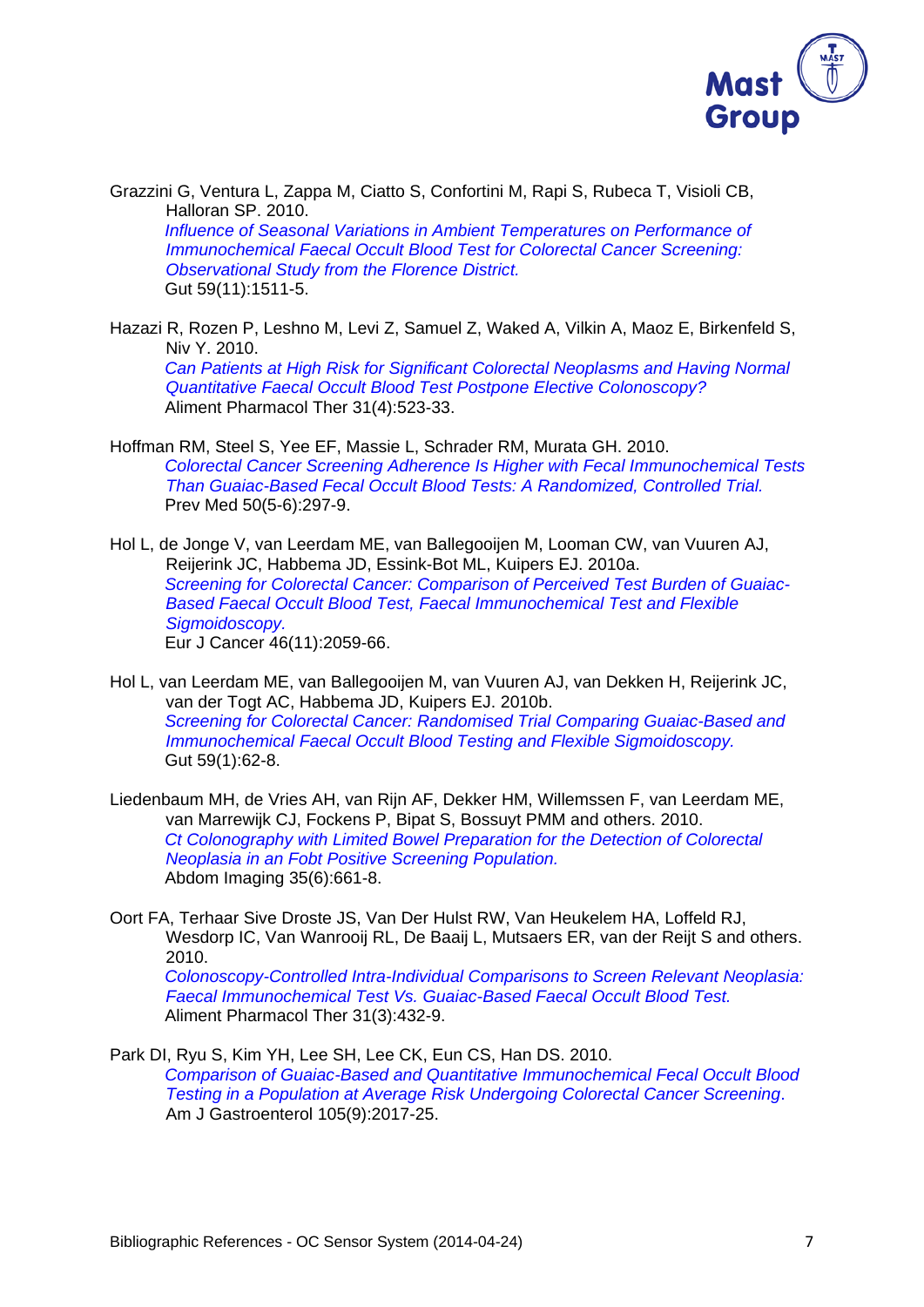

Rozen P, Comaneshter D, Levi Z, Hazazi R, Vilkin A, Maoz E, Birkenfeld S, Niv Y. 2010. *Cumulative Evaluation of a Quantitative Immunochemical Fecal Occult Blood Test to Determine Its Optimal Clinical Use.* Cancer 116(9):2115-25.

#### **2009**

Gimeno-Garcia AZ, Quintero E, Nicolas-Perez D, Hernandez-Guerra M, Parra-Blanco A, Jimenez-Sosa A. 2009. *Screening for Familial Colorectal Cancer with a Sensitive Immunochemical Fecal Occult Blood Test: A Pilot Study.*  Eur J Gastroenterol Hepatol 21(9):1062-7.

Grazzini G, Visioli CB, Zorzi M, Ciatto S, Banovich F, Bonanomi AG, Bortoli A, Castiglione G, Cazzola L, Confortini M and others. 2009. *Immunochemical Faecal Occult Blood Test: Number of Samples and Positivity Cutoff. What Is the Best Strategy for Colorectal Cancer Screening?*  Br J Cancer 100(2):259-65.

- Guildford Medical Evaluation Centre 2009 *- Evaluation Report: Immunochemical Faecal Occult Blood Tests.*  NHS Centre for Evidence-based Purchasing, UK.
- Hol L, Wilschut JA, van Ballegooijen M, van Vuuren AJ, van der Valk H, Reijerink J, van der Togt ACM, Kuipers EJ, Habbema JDF, van Leerdam ME. 2009a. *Screening for Colorectal Cancer: Random Comparison of Guaiac and Immunochemical Faecal Occult Blood Testing at Different Cut-Off Levels.*  Br J Cancer 100(7):1103-10.
- Levi Z, Rozen P, Hazazi R, Vilkin A, Waked A, Maoz E, Birkenfeld S, Lieberman N, Klang S, Niv Y. 2009. *Sensitivity, but Not Specificity, of a Quantitative Immunochemical Fecal Occult Blood Test for Neoplasia Is Slightly Increased by the Use of Low-Dose Aspirin, Nsaids, and Anticoagulants.*  Am J Gastroenterol 104(4):933-8.
- Rozen P, Levi Z, Hazazi R, Waked A, Vilkin A, Maoz E, Birkenfeld S, Leshno M, Niv Y. 2009a. *Identification of Colorectal Adenomas by a Quantitative Immunochemical Faecal Occult Blood Screening Test Depends on Adenoma Characteristics, Development Threshold Used and Number of Tests Performed.*  Aliment Pharmacol Ther 29(8):906-17.
- Rozen P, Levi Z, Hazazi R, Waked A, Vilkin A, Maoz E, Birkenfeld S, Niv Y. 2009b. *Quantitative Colonoscopic Evaluation of Relative Efficiencies of an Immunochemical Faecal Occult Blood Test and a Sensitive Guaiac Test for Detecting Significant Colorectal Neoplasms.*

Aliment Pharmacol Ther 29(4):450-7.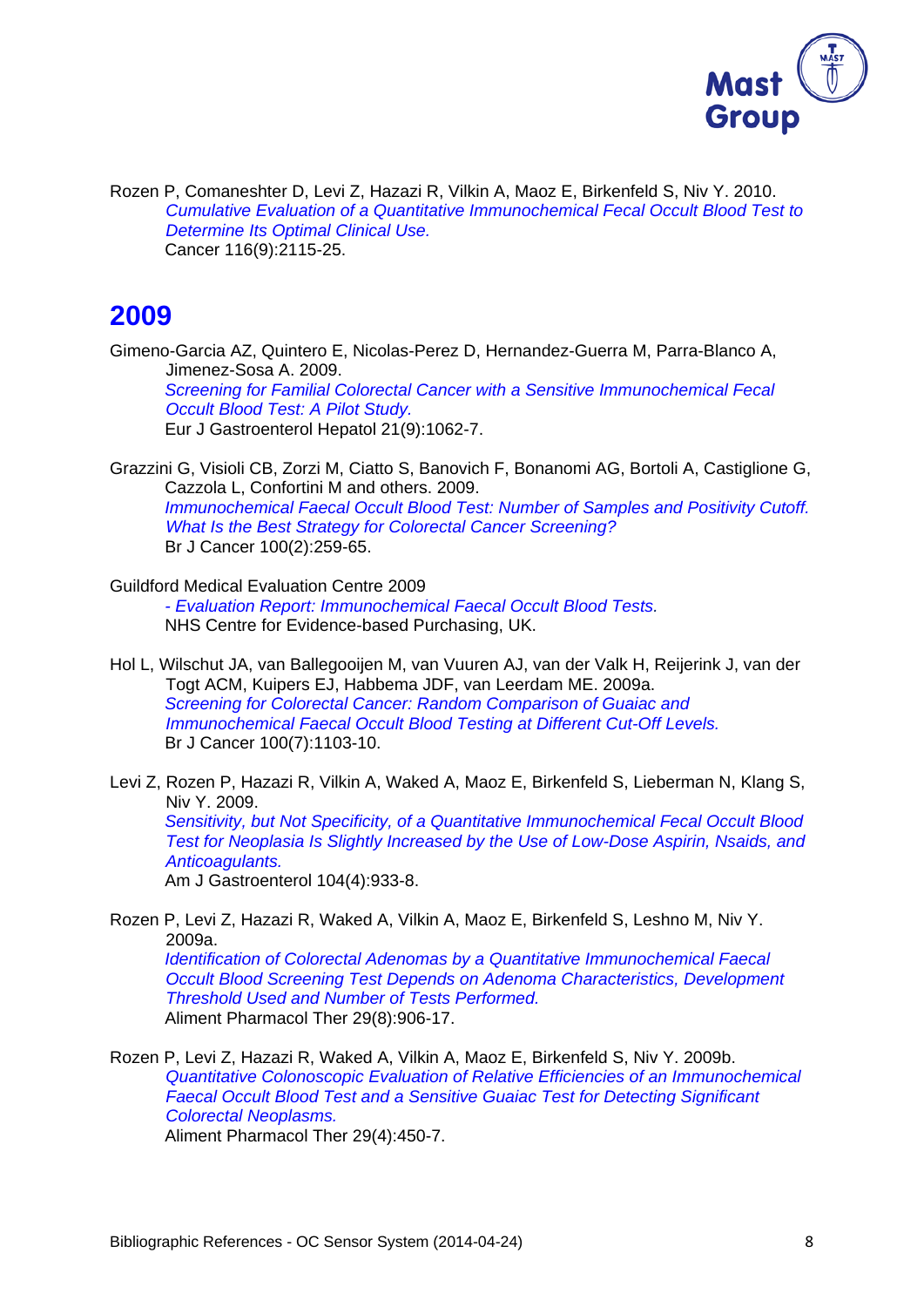

van Rossum LG, van Rijn AF, Laheij RJ, van Oijen MG, Fockens P, Jansen JB, Verbeek AL, Dekker E. 2009a.

*Cutoff Value Determines the Performance of a Semi-Quantitative Immunochemical Faecal Occult Blood Test in a Colorectal Cancer Screening Programme.*  Br J Cancer 101(8):1274-81.

van Rossum LG, van Rijn AF, van Munster IP, Jansen JB, Fockens P, Laheij RJ, Dekker E. 2009b. *Earlier Stages of Colorectal Cancer Detected with Immunochemical Faecal Occult Blood Tests.*  Neth J Med 67(5):182-6.

van Rossum LG, van Rijn AF, van Oijen MG, Fockens P, Laheij RJ, Verbeek AL, Jansen JB, Dekker E. 2009c.

*False Negative Fecal Occult Blood Tests Due to Delayed Sample Return in Colorectal Cancer Screening.*  Int J Cancer 125(4):746-50.

van Rossum LGM, van Rijn AF, Laheij RJF, van Oijen MGH, Fockens P, Jansen J, Verbeek ALM, Dekker E. 2009d. *Cutoff Value Determines the Performance of a Semi-Quantitative Immunochemical Faecal Occult Blood Test in a Colorectal Cancer Screening Programme.*  Br J Cancer 101(8):1274-81.

#### **2008**

Grazzini G, Ciatto S, Cislaghi C, Castiglione G, Falcone M, Mantellini P, Zappa M, Working Group of Regional Reference Centre for Oncological Screening of T. 2008. *Cost Evaluation in a Colorectal Cancer Screening Programme by Faecal Occult Blood Test in the District of Florence.*  J Med Screen 15(4):175-81.

van Rossum LG, van Rijn AF, Laheij RJ, van Oijen MG, Fockens P, van Krieken HH, Verbeek AL, Jansen JB, Dekker E. 2008. *Random Comparison of Guaiac and Immunochemical Fecal Occult Blood Tests for Colorectal Cancer in a Screening Population.*  Gastroenterology 135(1):82-90.

## **2007**

Castiglione G, Visioli CB, Ciatto S, Grazzini G, Bonanomi AG, Rubeca T, Mantellini P, Zappa M. 2007.

*Sensitivity of Latex Agglutination Faecal Occult Blood Test in the Florence District Population-Based Colorectal Cancer Screening Programme.*  Br J Cancer 96(11):1750-4.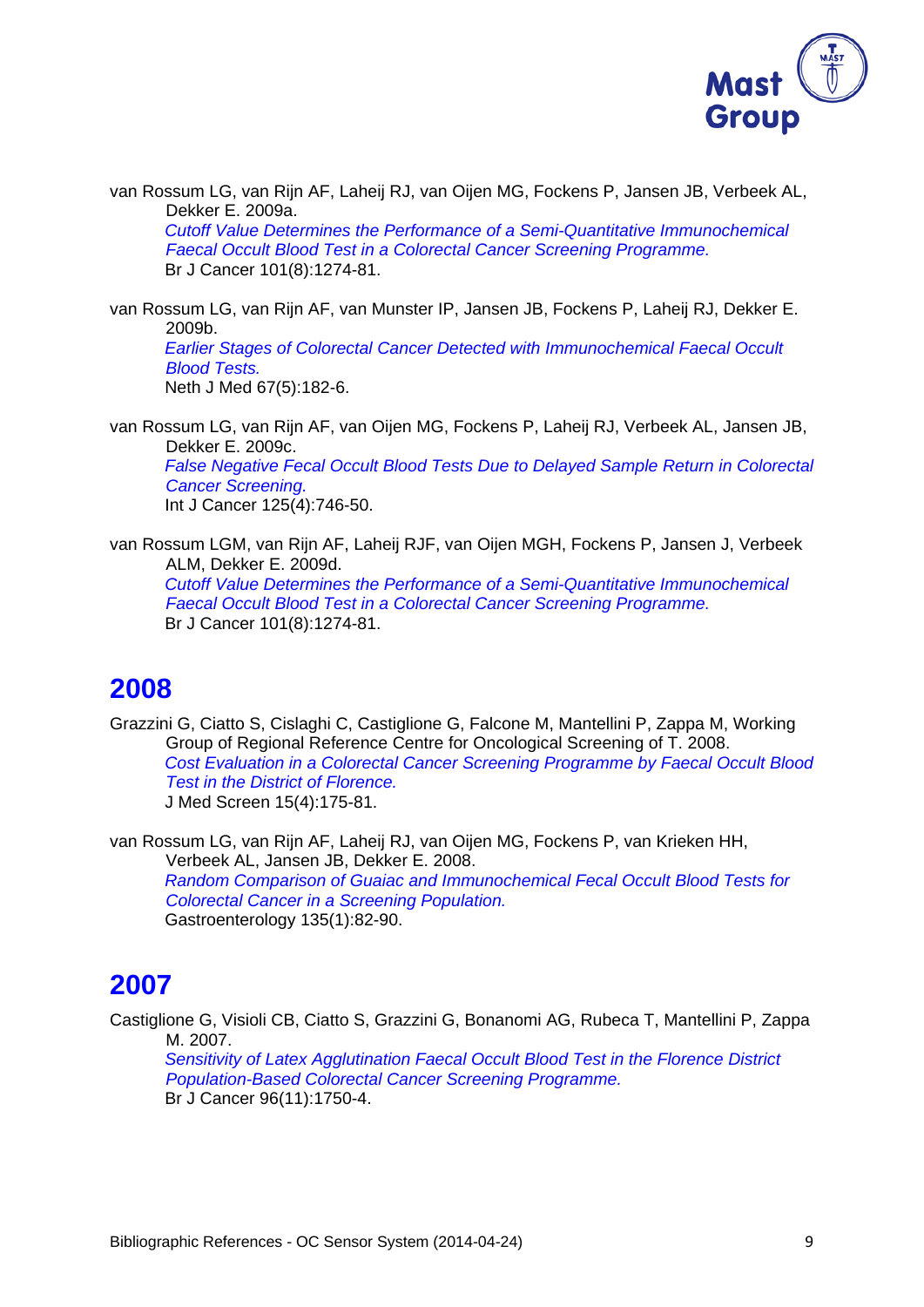

Ciatto S, Martinelli F, Castiglione G, Mantellini P, Rubeca T, Grazzini G, Bonanomi AG, Confortini M, Zappa M. 2007. *Association of Fobt-Assessed Faecal Hb Content with Colonic Lesions Detected in the Florence Screening Programme.*  Br J Cancer 96(2):218-21.

Levi Z, Rozen P, Hazazi R, Vilkin A, Waked A, Maoz E, Birkenfeld S, Leshno M, Niv Y. 2007. *A Quantitative Immunochemical Fecal Occult Blood Test for Colorectal Neoplasia.* Ann Intern Med 146(4):244-55.

#### **2006**

- Levi Z, Hazazi R, Rozen P, Vilkin A, Waked A, Niv Y. 2006a. *A Quantitative Immunochemical Faecal Occult Blood Test Is More Efficient for Detecting Significant Colorectal Neoplasia Than a Sensitive Guaiac Test.*  Aliment Pharmacol Ther 23(9):1359-64.
- Levi Z, Rozen P, Hazazi R, Vilkin A, Waked A, Maoz E, Birkenfeld S, Niv Y. 2006b. *Can Quantification of Faecal Occult Blood Predetermine the Need for Colonoscopy in Patients at Risk for Non-Syndromic Familial Colorectal Cancer?*  Aliment Pharmacol Ther 24(10):1475-81.
- Nakazato M, Yamano HO, Matsuhita HO, Sato K, Fujita K, Yamanaka Y, et al. 2006. *Immunogogic Fecal Occult Blood Test for Colorectal Cancer Screening.* Japan Medical Association Journal 49:203-207.
- Rozen P, Waked A, Vilkin A, Levi Z, Niv Y. 2006. *Evaluation of a Desk Top Instrument for the Automated Development and Immunochemical Quantification of Fecal Occult Blood.*  Med Sci Monit 12(6):MT27-32.

Rubeca T, Rapi S, Confortini M, Brogioni M, Grazzini G, Zappa M, Puliti D, Castiglione G, Ciatto S. 2006. *Evaluation of Diagnostic Accuracy of Screening by Fecal Occult Blood Testing (Fobt). Comparison of Fob Gold and Oc Sensor Assays in a Consecutive Prospective Screening Series.*  Int J Biol Markers 21(3):157-61.

## **2005**

Federici A, Giorgi Rossi P, Borgia P, Bartolozzi F, Farchi S, Gausticchi G. 2005. *The Immunochemical Faecal Occult Blood Test Leads to Higher Compliance Than the Guaiac for Colorectal Cancer Screening Programmes: A Cluster Randomized Controlled Trial.*  J Med Screen 12(2):83-8.